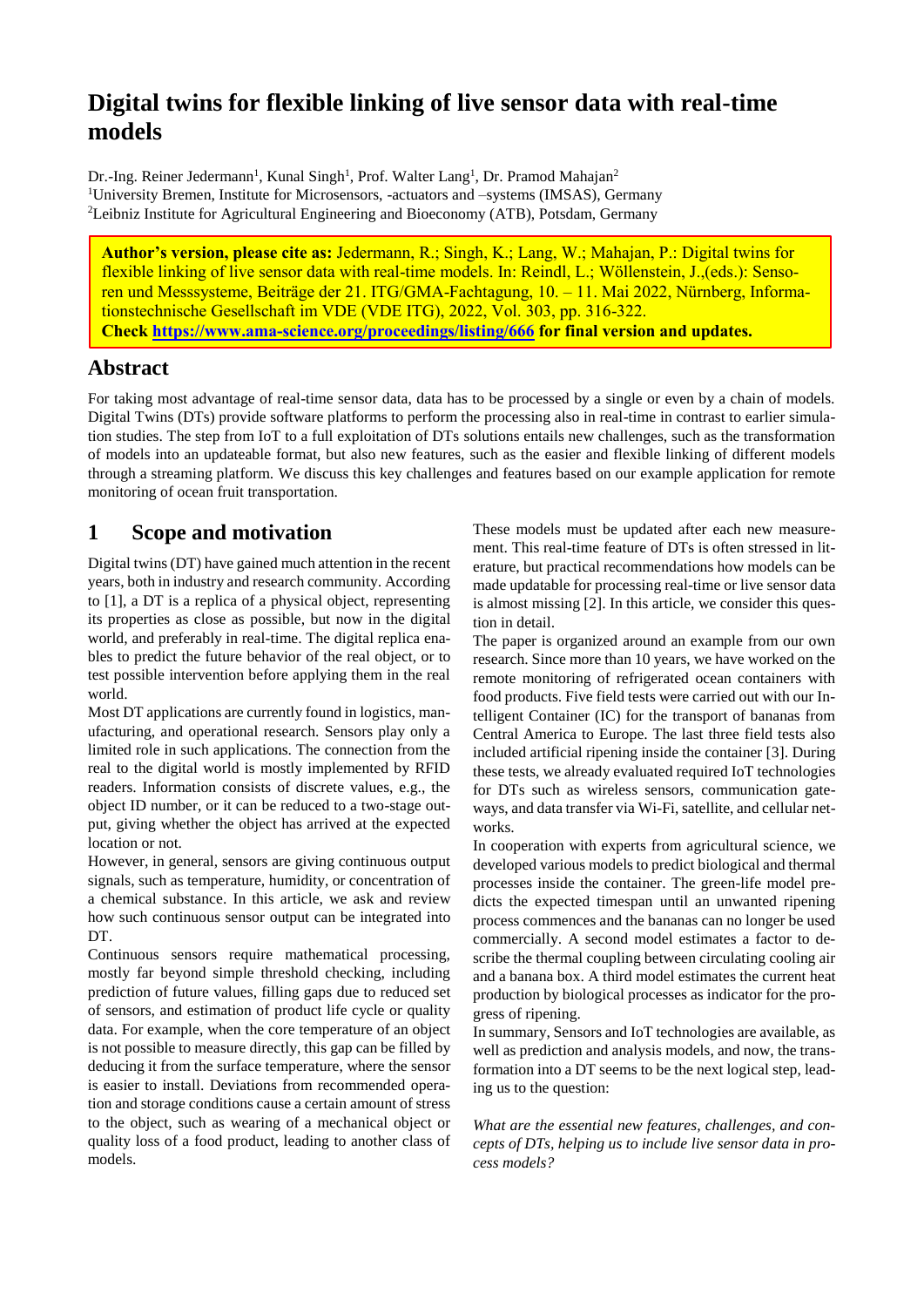# **2 Definitions and related projects**

Modelling the relation between temperature deviations and resulting quality changes in agricultural products has a long tradition in biological research. A common scale to describe the fruit quality is the shelf-life, giving the remaining number of days until the quality falls below an acceptance threshold and the product must be disposed. A list with model parameters for 60 different fruits and vegetables can be found in [4]. Online tools to calculate the shelflife for 6 products were provided by the FRISBEE project [5]. Some temperature data loggers provide an integrated shelf-life model. The Verigo Bluetooth logger warns by a LED on predicted quality problems [6].

These solutions are limited to manual data transfer to the mathematical simulation, or to the online platform. In other data logger based solutions, data exchange is only possible at certain checkpoints via Bluetooth or RFID readers.

IoT solutions, such as the remote container monitoring system by Maersk [7], focus on the machinery state of the cooling unit and container location and less on the product temperature in the cargo hold, and therefore lack a detailed analysis of product temperature data.

Recent research combines computational fluid dynamics (CFD) modelling for the influence of packing and airflow with biological models [8] but is also limited to simulation. However, the importance to link models with individual sensor data was emphasized by the same group of authors [1]: *"each shipment is subject to a unique and unpredictable set of temperature and gas atmosphere conditions"*.

The prevalence of simulation models led [9] to the question: *"Is it a DT or just a model?"*

Instead of excluding some applications from being a DT, Uhlenkamp et al. [10] suggested a taxonomy to evaluate and compare different DT applications, saying that: "*each DT is legitimate in its corresponding context, which makes an overarching definition of DT more abstract and thus difficult to comprehend and to imagine"*.

Their taxonomy includes seven dimensions or scales. We highlight only two dimensions, which have the most relevance for the question of sensor integration. The first one is the data integration level: Basic digital twins offer only offline simulation with manually feeding recorded data into models. More advanced solutions offer automated data transfer from the real object to the twin. The most advanced stage is achieved by two-way communication to send back information or control commands to the real object.

The 'Goal Type' of the DT application is the second scale with high relevance for sensor integration:

- Basic twins only acquire and display sensor information about the object by using IoT technologies.
- Second stage is information analysis by evaluating internal properties of the objects and prediction of the future behavior of the object.
- In virtual experiments, as third stage, the outcome of corrective actions can be tested in simulation of the DT platform before applying the intervention on the

real object. A what-if scenario, for example, can test the effect of different temperature setpoint values on the temperature and product quality at the end of the transport.

 The fourth stage can be implemented by an automated system for testing different possible interventions and selecting the most beneficial one. The feedback loop is closed by sending a control command back to the real object to trigger the corrective action.

The above-mentioned biological applications have mostly a low data integration level. This is not only due to lacking communication technology but also to lack of knowledge on how a complex simulation model can be converted into an updatable format for integration of live sensor data. In the next section, we will focus on this question.

## **3 Hidden states and integral models**

In general, a physical object, such as a box of fruits inside the container, has more quantities of interest than the number of actual measurable properties. The first ones are the system states  $x(t)$ , and the latter ones the system outputs *y(t)*. Additional known control inputs, such as the setpoint temperature, are denoted as *u(t)*.

In our reefer container example, it might only be possible to install a sensor at the box surface. The current surface temperature is the first type of system state, which can be measured directly, although sensor noise must be considered.

The box core temperature is the first 'hidden' state, which cannot be directly measured but deduced from the measurements by adequate modelling. Bananas can produce tremendous amounts of heat by converting starch to sugar. The current biological activity or heat production can be considered a second 'hidden' state, although it requires more advanced filtering for estimation.

Other system states might be completely non-observable, for example the concentration of an enzyme contributing to quality loss, but without causing temperature changes.

The first question when planning sensor integration into a DT should be to ask, which states are directly measurable, hidden, or non-observable [11].

In some cases, the estimation of a hidden state can be straight forward, especially for accumulated changes of a quality attribute, e.g., mechanical wearing of a component or the shelf-life. The object starts with an initial budget of quality. According to the length and magnitude of deviations from the optimal transport and handling conditions, a certain amount is subtracted from the budget for each time interval. In mathematical terms, the state must stand in a direct integral relation to a measurable property.

Unfortunately, most hidden states require a more elaborated approach for estimation, as introduced in the next section.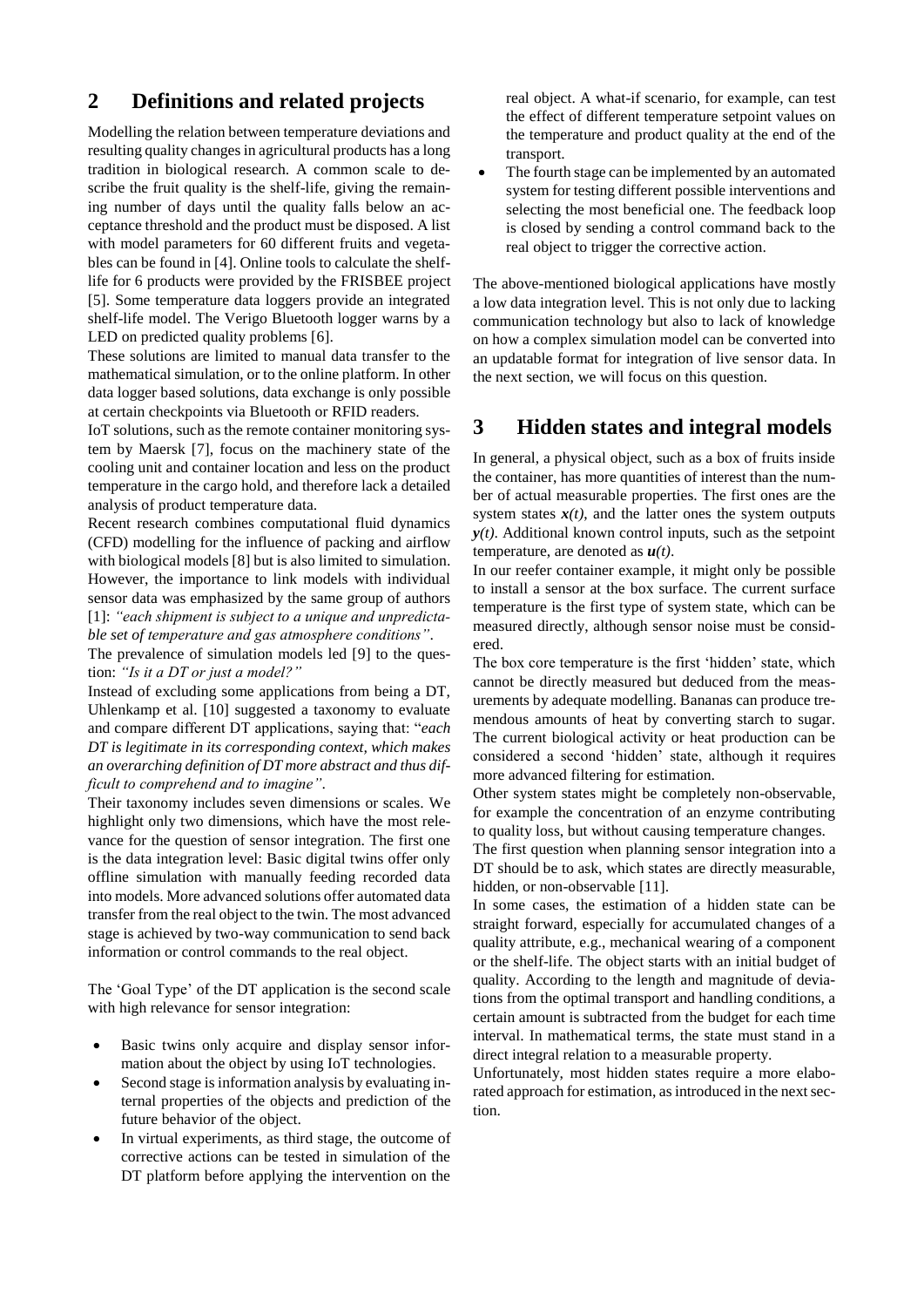# **4 Systems theory and state observers**

The principles behind estimating hidden states can be best understood in the light of systems theory. The mathematical description of the system behavior is given in the socalled space-state form (**Figure 1**). In this, the changes of the states  $x(t)$  over time are described by ordinary differential equations with  $x_0$  as the unknown initial state and the control variables  $u(t)$  as inputs. In the linear case, the differential equations can be written in matrix form. Unknown stochastic influences are added as system noise  $w_i(t)$  to the changes of the states. The measurable outputs are a linear combination of the states with added measurement noise  $w<sub>M</sub>(t)$ .

The Kalman filter [12] is a common approach to estimate the internal system states based on the known or measured system inputs and outputs. In principle, such a state observer can estimate multiple states based only on a single measured variable, but a poor relation between the number of input and target variables makes the filter more noise sensitive.

For the non-linear case, more elaborated methods can be applied such as Hidden Markov Processes [2].



**Figure 1** System description in state-space form and principle of state observance

The prediction of object properties, which cannot be directly measured, is the first key challenge for sensor-based DTs. Beside the above-introduced state-observers, machine-learning techniques can be applied. Therein, it must be kept in mind, that problems of non-observability remain, independent of the estimator approach.

The ability to provide estimations for such 'hidden' properties is one of the key features, in which DTs go beyond previous IoT solutions and offline modelling.

# **5 From single to multiple models**

An extensive and concise description of a physical object has to contain several models. For various reasons, it is recommendable to handle the models separately on the DT platform. Models can originate from different research groups. They might be available in different mathematical description formats and programming languages. They might even only run on a dedicated server, e.g., for CFD airflow simulations.

The models can often be arranged in a processing chain. A sensor provides the temperature data. A first model calculates the expected future development of temperature for the remaining transport duration. Based on this prediction, a second model predicts the quality state for the expected time of arrival. A third process decides about possible interventions and sends back control commands to the physical object.

In our recent research, we linked the models in a single software program. However, for an increasing number of models and transport scenarios, such proprietary solutions are less adequate.

This leads us to the second key feature, which drives DTs beyond IoT and isolated modelling approaches. DTs provide software platforms for linking models of different sources.

One common approach to implement such platforms is the software pattern of "event-drive architecture". Sensors and models communicate through topics. A sensor publishes its measurement to a certain topic, which holds, for example, the temperature data for one container. All models are considered as event-driven process.



**Figure 2** The banana cool chain and processing chain. Related models (NCC = no cooling control)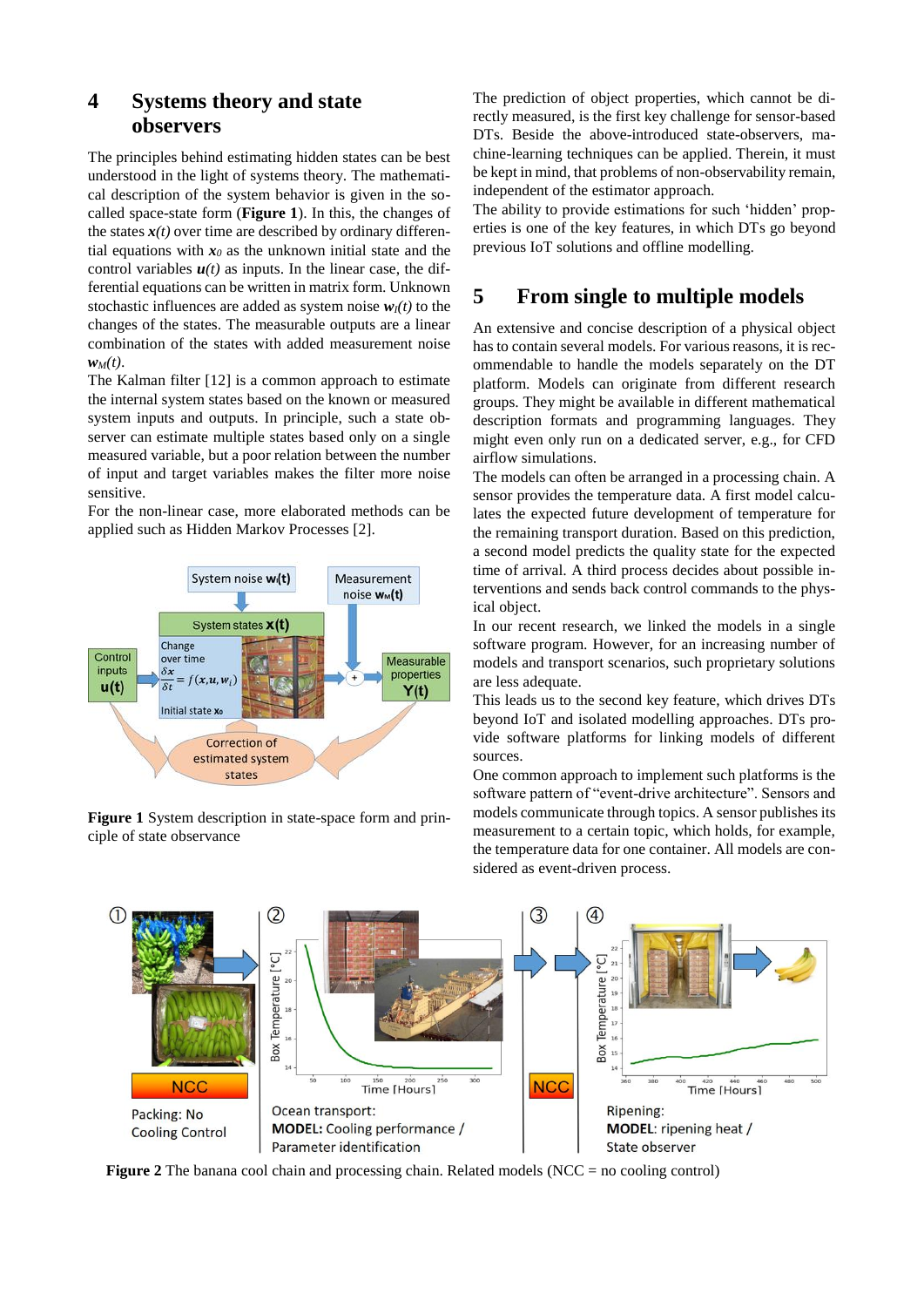After subscription to a topic, they are notified, when new data is available. Each sensor measurement is processed as soon as it becomes available. Model results are published to another topic, to which in turn other subsequent models subscribe.

In this way, models can be programmed and tested individually, even in different programing languages. Publish and subscribe interfaces have been provided for Java and Matlab [13].

Topics and subscriber information is handled by a special data base, the so-called streaming platform. The opensource Apache Kafka platform is dedicated to event processing [14]. More details about event processing, our platform implementation and tests of its performance can be found in a separate contribution [13].

#### **6 Models for the banana chain**

Bananas are transported in a green, unripe state from Central America to Europe. After unloading, ripening is initiated with the help of ethylene gas in special chambers. The first four phases of the banana chain (**Figure 2**) were considered in our project: 1) The bananas are washed and packed after harvest without cooling. 2) The bananas are loaded 'warm' to a reefer container and cooling starts. Cooling continues during ocean transportation. 3) Between arrival at the port in Europe and the ripening chamber, cooling is interrupted for few hours or even days. 4) The ripening process is carried out either in a special chamber, or-as in our project-directly inside the Intelligent Container.

The green-life model should be applied until phase 3. After initialization of artificial ripening, it is no longer valid. Other models should only be applied during an individual phase, e.g., the temperature prediction model for container cooling in phase 2, and the ripening model in phase 4. Models should be assigned to certain timeslots marked by transport events such as transport start, and -arrival, ripening start, and its completion.

In the following, we summarize two models, which we selected as examples for DT integration. More details about these models can be found in our earlier publications [15],  $[16]$ .

The bananas are cooled down from typically 25°C to 14°C during the first few days in the reefer container in phase 2. The speed of the cooling process varies inside the container, depending on position, the diameter of gaps between pallets and their packing. The efficiency of cooling, or the coupling of the banana boxes to the airstream, is described by the first time-constant model parameter *kM*. Even in the green state, bananas produce a lower quantity of thermal energy, given by the second parameter *kP*.

By skilled formulation of the model equations [15], the estimation of the two parameters can be reduced to a linear system identification problem (**Figure 3**). Moreover, it is possible to formulate the parameter identification in incremental form, with the estimates becoming more accurate with each additional temperature measurement.



**Figure 3** Parameter identification model in phase 2. For details see [15]

During ripening in phase 4, the heat production of bananas largely increases, and the heat production can no longer be considered as a constant parameter *kP*, but as an additional unknown time-variable system state. However, the estimation of *k<sup>M</sup>* can be considered as completed. The heat removal from the box by the cooling unit can be calculated based on *kM*, thus enabling the estimation of the biological heat production from the model. The model structure is modified according to **Figure 4**. The model states can be estimated by the Kalman filter [16]. By observing changes of the heat production, it can be monitored whether the ripening process has fully started, or heat production raising beyond a critical value and ripening must be stopped by forced cooling and ventilation.



**Figure 4** Modified model for estimation of ripening heat in phase 4. For details, see [16]

#### **7 Model management**

The event-driven architecture largely simplifies the assignment of the models to certain timeslots, and in- and outputs. A configuration file can be defined for each cargo type. It contains a list of steps that must be carried out at each transport event. Models can be loaded, started, or stopped. The configuration file also contains lists with input and output topics for each model.

The sensors send their measurements as JSON (JavaScript Object Notation) format. Transport events can be sent separately or combined with the sensor data. When the DT platform receives a transport event, it translates the event with help of the configuration file into a command for a certain model. The commands are published to a 'configuration' topic.

The models can be programmed independently from each other. All models subscribe to the configuration topic. If a model detects a command marked with its related name, it starts or stops processing the data from the input topics.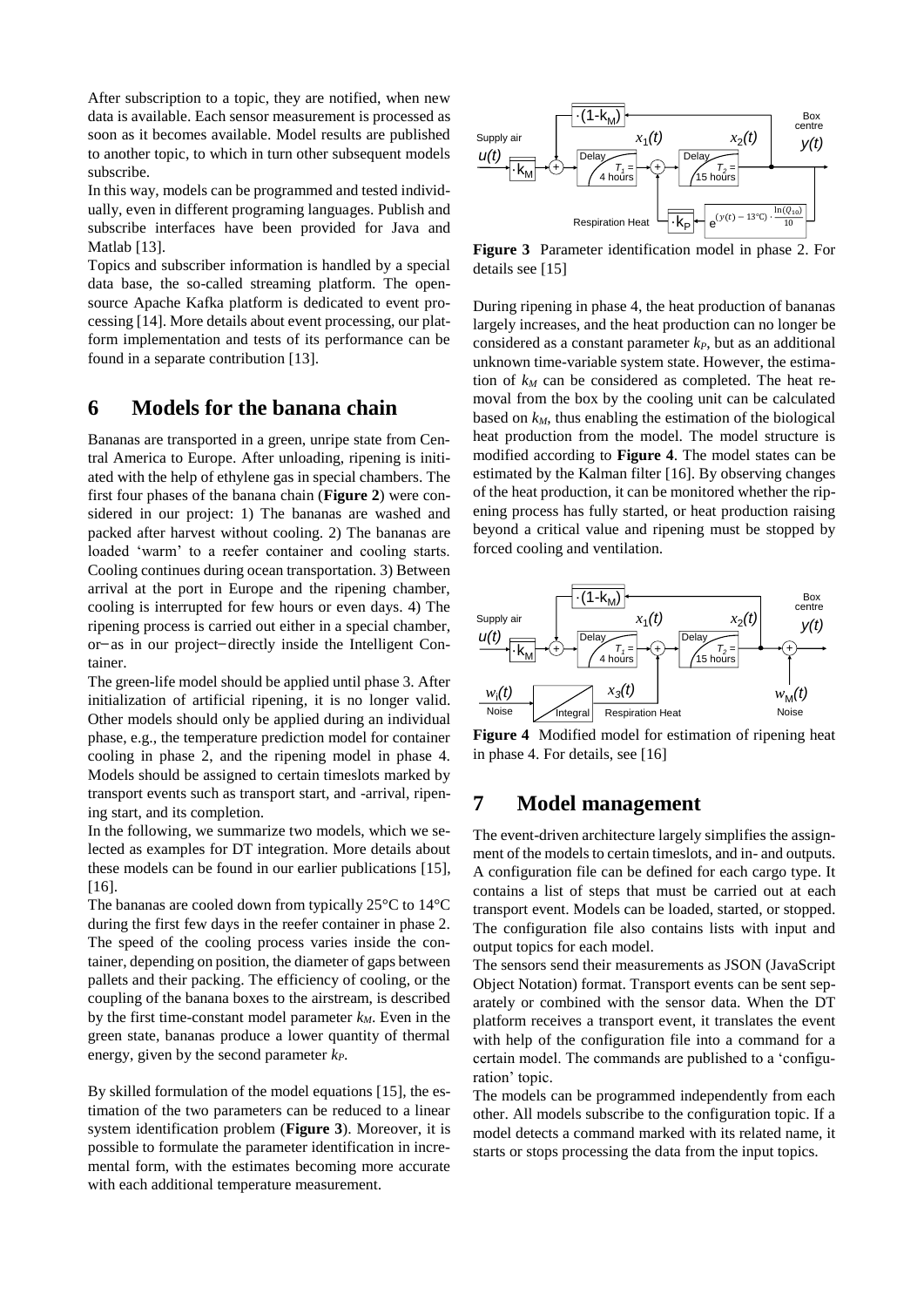For example, the ripening model receives the start command after the 'start-ripening' event. It subscribes to two input topics. From the output of the cooling parameter identification, it reads the last estimated  $k_M$  value. Only sensor data with a timestamp later then the 'start-ripening' event are processed from the second input topic and the Kalman filter is updated after each new sensor reading. The estimated heat production is written to an output topic.

Models can run directly on the server, or, if they require another operating system, they can run on a separate workstation. Models can be exchanged with a newer version without stopping the whole framework. They only require a network connection to the Kafka streaming platform.

### **8 Digital twin prediction results**

In order to generate reproducible results, the DT platform was not tested with live sensor data from a real transport, but with a set of recorded data from previous tests. Measurements, recorded with an interval of one hours, were played back with accelerated speed, i.e., one measurement per second, or 10 measurements per second. The required time to test a full data set was reduced to few minutes. The DT platform receives either real sensor data or playback data over the same interface. In contrast to the example in section 3, we were able to install sensors directly in the center of the boxes.

The first model updates the estimation of the *k<sup>M</sup>* value after each measurement (**Figure 5**). After initial fluctuations, the estimation converts to a stable value when temperature data for a period of 4 days becomes available.



**Figure 5** Change of estimated *k<sup>M</sup>* values over time for banana boxes in different pallet positions inside the container. The legend gives the distances from the boxes to the cooling unit.

The last estimated  $k_M$  values were fed into the ripening model. The values were used to calculate an initial estimate for the state *x3*. After start of ripening, the heat production could no longer be described with such a constant. The increase of the biological heat production during the ripening process is shown in **Figure 6**.

After 5.7 days, the ripening process was completed. The bananas were removed from the container and placed in a chamber with higher ventilation and cooling power to stop the process.



**Figure 6** Change of heat production during ripening. Same pallet positions as in Figure 3.

The test of what-if scenarios is one of the advanced features of DTs. A container can have a poor cooling performance caused by wrong packing or old machinery equipment. The problem might become obvious only after the ship has left the harbor. In this case, the operator can test the effect of setpoint changes on the cargo temperature. **Figure 7** demonstrates such a what-if scenario. The container had left the packing station with the setpoint adjusted to 13°C. After 100 hours the what-if scenario was started. In a first step  $k_M$ ,  $k_P$  and the initial state  $x_0$  are estimated. Afterwards the same model in as Figure 3 is applied with the new setpoint value as *u(t)*.

Similar to transport events, a what-if scenario is triggered by a query event with the setpoint under test and the remaining transport duration as additional parameters, e.g., via a graphical user interface. The query can be repeated at a later point of time to achieve a more accurate estimation of *k<sup>M</sup>* and temperature prediction.



Figure 7 Setpoint scenarios, effect on predicted box temperature. Comparison with the actual measured temperature for a setpoint of 13°C.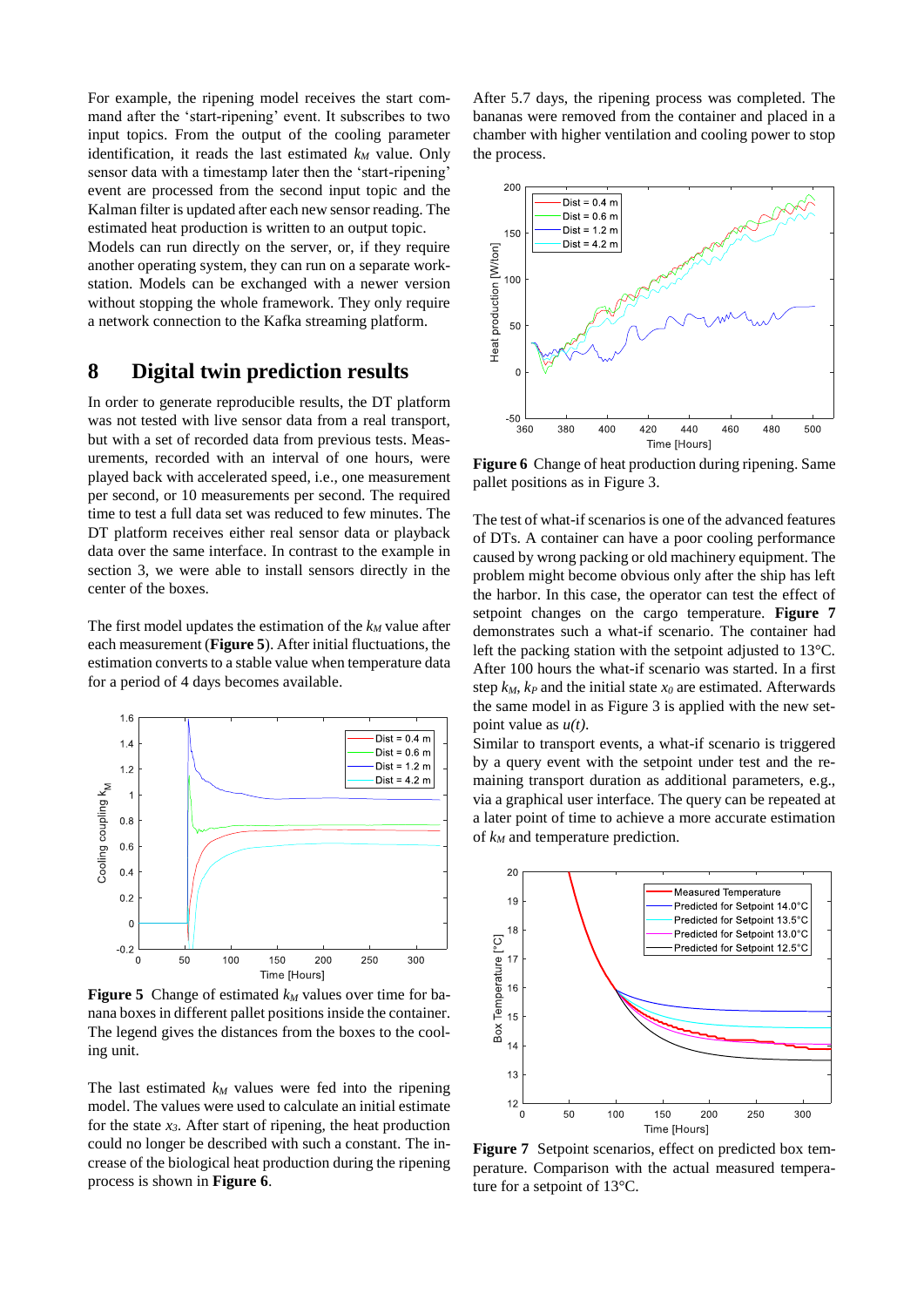Nevertheless, there is only little freedom to adjust the setpoint in the banana cooling chain. The scenario above was rather programmed for demonstration purposes.

A more practical what-if scenario must include the fruit processing and delivery planning, e.g., containers, which are predicted to have a low green-life at arrival, can be prioritized for faster handling. The effect on other containers, which must be postponed in turn, should be tested in advance.

#### **9 Summary and Conclusions**

We had already provided a full functioning prototype for remote quality monitoring in 2013. Two major drivers made us re-think the concept and software structure:

**a) Technology drivers:** Our initial concept was based on local data processing. The Intelligent Container was able to decide itself about possible quality risks. Communication was reduced to warning messages on detected risks and occasionally status messages. Due to the dramatic decrease of cellular communication costs, there is no longer a reason to withhold the data locally. Instead cloud computing has become the new paradigm.

Modern streaming platforms can forward data to multiple processing instances within few milli seconds [13]. There is no longer a need to combine multiple models in a single software unit due to performance requirements.

**b) Conceptual drivers:** DTs have become a new focus in research on transport and production logistics. This actually gave us the motivation to reconsider the concept of our Intelligent Container. In summary, we identified and applied the following new features, challenges, and concepts of DTs in our project:

**1) Real-time data processing:** DTs are not merely displaying real-time sensor data, but they also process the data to provide additional information. Although this feature is stressed in most articles about DTs, there are few guidelines, how it can be applied to a concrete model, e.g., to estimate non-measurable properties from the sensor data. The conversion from offline simulation models to an updateable model for real-time data is still one of the big challenges in DTs. The theory of state observers is now more than 50 years old, nevertheless, each individual model requires to re-write its mathematical description.

**2) Model linking:** DTs provide flexible platforms to link multiple models and other processing instances. There are several solutions available beside our Kafka based platform, both open-source and commercial [11]. The platform requires only minor changes to host new model types. Most work is required to write and adapt a wrapper function for the models to communicate with the DT platform. The actual linking can be done by assigning certain input and output topics to the models.

Our models had been tested individually with real-time sensor data, but we were lacking a solution to forward data among multiple models. With the DT streaming platform,

we can take advantage of several model chains. The estimated  $k_M$  parameter for cooling performance from the first model provides the necessary input for subsequent models. e.g.:

- Prediction of future temperature development, followed by a third model to estimate the green-life at arrival.
- Estimation of the current heat, produced by the ripening process.
- Predict the effect of setpoint changes on the future temperature development in what-if scenarios.

In summary, the concept of DTs turned out to be motivating and useful for the inclusion of live sensor data in process models. On the example of the Intelligent Container we showed, how a remote sensing application can be adapted to take more advantages of DT concepts. Although there is no general solution to make a model updateable, most of the described steps can be adapted to other application for extending IoT solutions with advanced DT features.